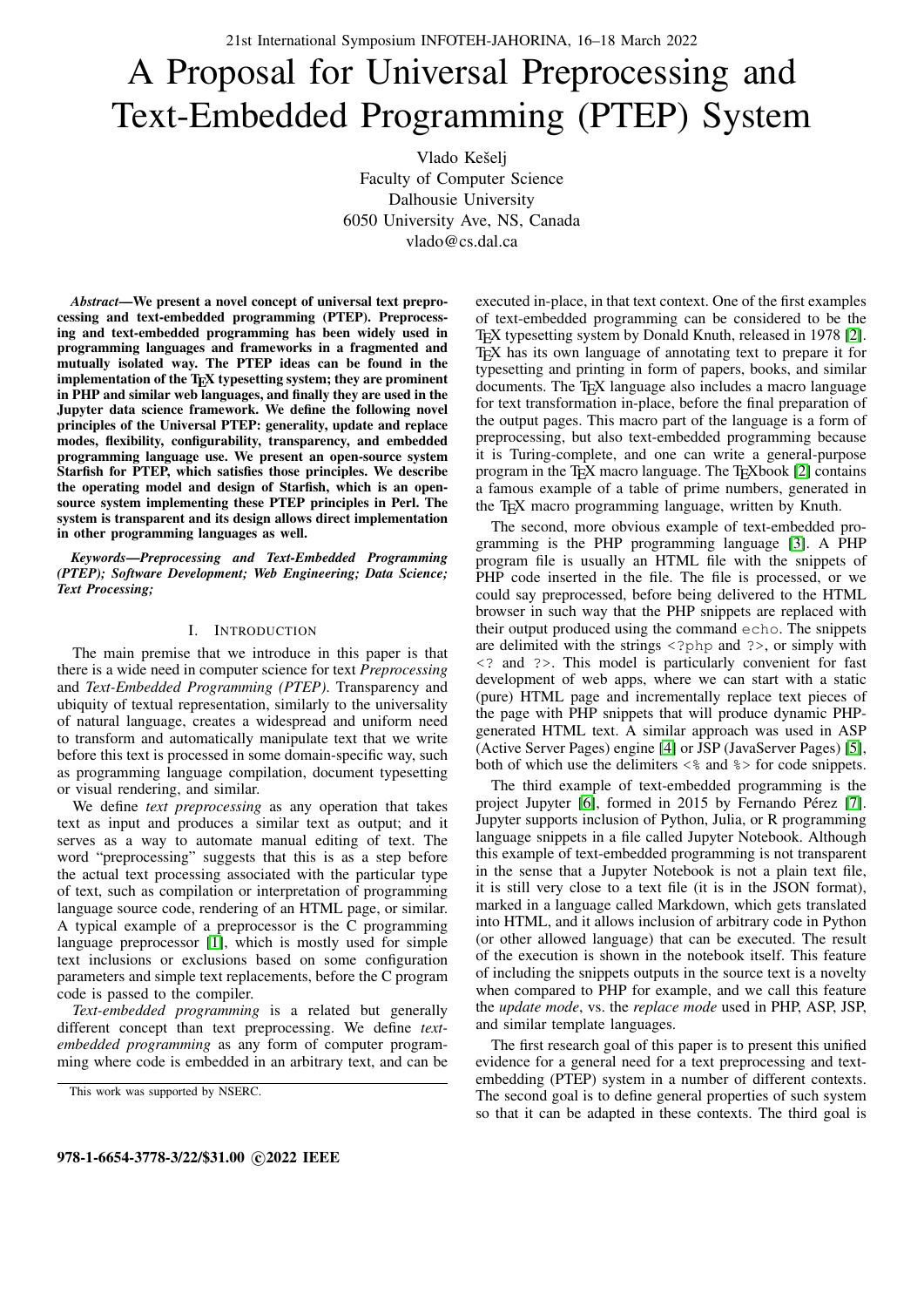to demonstrate an implementation of such a system.

The general PTEP properties can be expressed as research goals in themselves and we present them in the next subsection.

# *A. Research Goals of Universal PTEP*

The main motivation for *Universal PTEP* (Preprocessing and Text-Embedded Programming) is an initiative for creating a prototype of a universal system that could be easily used and adapted for an arbitrary type of text. Beside some major examples, such as TEX, PHP, and Jupyter, as mentioned, which have dedicated embedded languages and in which text-embedded programming has a central role, it would be beneficial to have a system ready-to-be-used in an arbitrary text language, or *style*, as we will call it, such as Makefiles, procmail recipes, Xfig files, shell scripts, and many other text styles. The approach is also intended to be used for any programming language, web languages (e.g., HTML, CSS), data formats (e.g., JSON), and typesetting languages (e.g., TEX, LATEX). Some ideas of this prototype were implemented starting from 1998, with the system Starfish being named and released in 2001 [\[8\]](#page-7-7). It has been further developed since then, and as of now, we are not aware of a similar effort in this area.

To better characterize properties that a system should satisfy in order to implement the concept of Universal PTEP, we introduce the following *Principles of Universal PTEP*:

- General PTEP: This is the goal of creating a general system that can be used for PTEP for various text styles (e.g., HTML, LaTeX, Java, Makefile, etc.)
- Update and Replace Modes: Supporting two modes of operation: the *replace mode* — similarly to PHP or C preprocessor, where the snippets are replaced with the snippet output and the complete output is saved in the output file or passed for further processing in the standard output; or the *update mode* — similarly to Jupyter, where the snippet output is appended to the snippet in the updated source file.
- Flexible PTEP: A flexible system in the sense that we can modify the patterns that are used to detect active code (snippets) in text. The basic pattern used to detect and execute code snippets, can be generalized to make active "hooks" from any string, pair of delimiters, or regular expression pattern. The system should also provide flexibility in the way snippets are evaluated.
- Configurable PTEP: Allowing user-defined configuration per directory, and using directory hierarchy for a more wide hierarchical configuration specification.
- **Transparent PTEP:** Providing transparency in the sense that when a file is processed with the PTEP system, assuming it is a static file, we do not require the system for further use of this file. For example, an HTML file is still an HTML file viewable by a browser, a L<sup>AT</sup>EX file is still a LAT<sub>E</sub>X file processable by LAT<sub>E</sub>X, and so on. As a comparison of a less transparent approach, a Jupyter file is a special-format JSON file, which needs to be processed with Jupyter or associated tools to produce HTML, LATEX, or other forms usable by a user.
- Embedded Programming Language: A generalpurpose and easy-to use programming language needs to be a part of the system, to provide an easy way for users to adopt and learn to use the system.

The Starfish system implements these principles. The Embedded Programming Language principle can be implemented in many languages, and we chose to use Perl. Perl is particularly convenient for both Starfish implementation, use in code snippets, and configuration. As a comparison, TEX uses its own language for PTEP and it is difficult to use since its paradigm and notation style are so different from the main main-stream languages. The C preprocessor works well for C, but in attempts to use it in other systems, like Imake for the Makefiles, it was not widely adopted due to its restrictive nature and a significantly different context than C programs. Using a known, general-purpose language for specifying preprocessing steps and in the text-embedded snippets has clear advantages, and Perl succinctness and expressiveness in working with strings makes it an excellent candidate.

After this introduction, we will introduce main terminology and some background on PTEP and related work in Section [II.](#page-1-0) In Section [III,](#page-4-0) we will present a case study of a Java preprocessor functionality achieved using Starfish system, which we use to describe fundamental modes of operation of Starfish. Finally, we give a conclusion with some ideas about vision of PTEP for future work in Section [IV.](#page-7-8)

### II. BACKGROUND AND RELATED WORK

<span id="page-1-0"></span>We will describe in this section some background information on Preprocessing and Text-Embedded Programming (PTEP), and some existing related work in this area. The PTEP area does not exist as a recognized coherent area, but there has been much fragmented related work within the context of different programming languages, and applied areas of Computer Science, such as in the web systems development (PHP, ASP, JSP), software development (C preprocessor, make, imake), electronic publishing  $(TEX, IATEX)$ , and machine learning and data science (Jupyter). We will start with some background introductions and definitions.

*a) Text and text files:* We define *text* to be any string of characters, generally including the new-line character, and it will typically be saved in a file, which we call a *text file.* We will assume characters to come from the ASCII set, but they may include extended ASCII (i.e., numerical values from 0 to 255), or they may have UTF-8 encoding, so characters may be from the Unicode set. A text is usually created manually in a plain-text editor, such as emacs or vi in Linux or other Unix-like systems, or notepad in Windows OS. If the text follows certain formal rules (grammar), we will say that text is in certain *style*. Otherwise, if we do not recognize a particular formal grammar of the text, we will say that text has a *default style*. It could be, for example, a general natural language text, such as English, or any kind of text that is not on our list of recognized styles. We will also talk about specific styles, such as the C-program style, if the text is a program in the C programming language, a Java style, an HTML style, LATEX style, and similar.

*b) Text preprocessing:* We define *text preprocessing* to be an operation that takes text as input and produces a similar text as output, and it serves as a way to automate manual editing of the text. Again, this is not a very precise definition, and we will have to rely on some of our common sense and experience in recognizing what constitutes preprocessing. The name "preprocessing" comes from the idea that this operation does not change the main style of the text, and it is done before any proper *processing* designed for this style of text, such as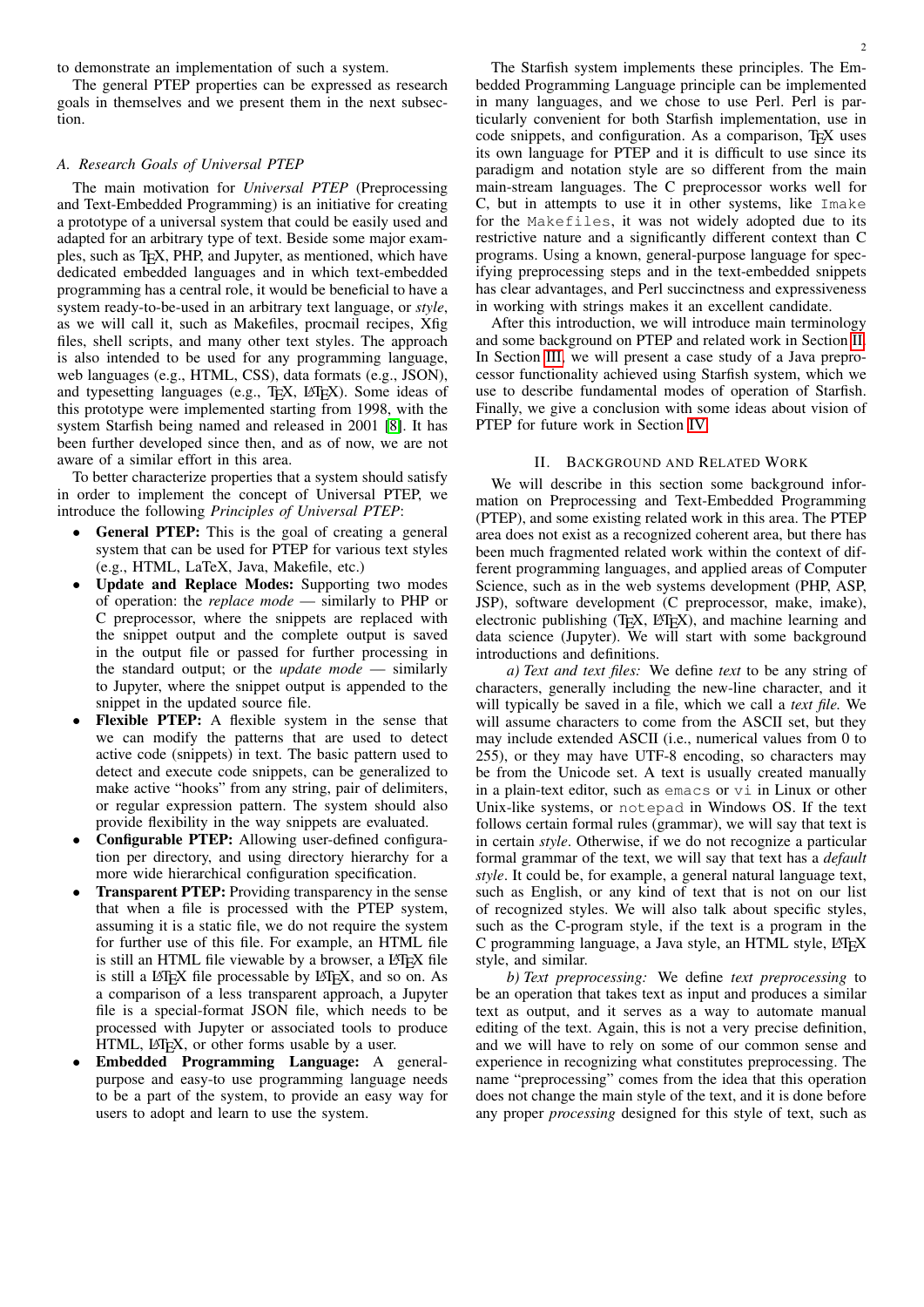compilation of a C program, rendering of an HTML page, or translating a LaTeX text into a PDF document. A typical representative preprocessor is the C programming language preprocessor [\[1\]](#page-7-0), [\[12\]](#page-7-9).

The generic applicability of the C preprocessor has been recognized and it was used independently of the C compiler; for example, in the Imake system [\[13\]](#page-7-10), [\[14\]](#page-7-11). Darren Miller [\[15\]](#page-7-12) made available Filepp—a generic file preprocessor, following closely the C preprocessor syntax, with a number of generalizations. The Filepp preprocessor is written in Perl with intention to be used on general text files and a particular support for the HTML files.

# *A. Text-Embedded Programming*

We define *text-embedded programming* as a form of computer programming where programming source code is embedded in text of arbitrary style, and this code can be executed *in-place;* i.e., in the original embedded context.

One could argue that any programming source code is embedded, since code is generally mixed with comments and other forms of documentation, but there is a significant conceptual difference in thinking about a text file as a program with comments, rather than as a text of arbitrary style, with some code snippets inserted. We also leave some freedom in how the code snippets are executed, to what purpose, or how they interact with the surrounding text. We will see soon some typical usages for such snippets.

In text-embedded programming, programming source code is embedded in text as a sequence of continuous text segments. These segments are sometimes called *code snippets*, *active code*, *live code*, or *embedded code*. We call the text outside the segments the *outer text*. The code snippets are usually easily recognizable by defined text delimiters, but depending on the rules that we use, any text can be recognized as a snippet. This is why the name *active code* is very appropriate: The TeX system uses a labeling of all characters at run-time and this labeling can denote any character to be an 'active' character, and as such initiate special processing after the system reads this character. The active character is also called an *escape* character. A similar generalized approach is adopted in Starfish, in which the active code is recognized by *hooks,* which can be strings, pairs of begin-end strings, or regular expressions.

One of the first examples of text-embedded programming was the T<sub>E</sub>X typesetting system developed by Knuth, released in 1978 [\[2\]](#page-7-1). The system processes text and prepares it for typesetting pages for print, but in the process it recognizes TEX commands by detecting the *escape* backslash character (\); i.e., an *active* character, which triggers special execution behaviour based mostly on macro expansions. This macro expansion model can be regarded as a general computational model, akin to any programming language, but it is difficult to learn for programming purposes as indicated by the author himself. There were approaches to developing T<sub>E</sub>X preprocessors in other languages such as Lisp, as published by Iwesaki in 2002 [\[16\]](#page-7-13).

Text-Embedded Programming is particularly popular and useful in the context of HTML documents. The HTML language was designed for preparation of static documents, viewable and browsable by users, and a very natural way to make the documents dynamic through programming is by inserting code snippets in HTML pages. Before serving the

<span id="page-2-0"></span>

|                         | System         | <b>Escape Strings</b>            |                     |  |
|-------------------------|----------------|----------------------------------|---------------------|--|
|                         |                | Begin                            | End                 |  |
|                         | PHP            | $\lt?$                           | ?                   |  |
|                         |                | $\langle$ ?php                   | ?>                  |  |
|                         | ASP            | $<$ $\approx$                    | k >                 |  |
|                         | JSP            | $\leq$                           | $\approx$           |  |
|                         | ePerl          | $\lt?$                           | !                   |  |
|                         | Text::Template | ł                                | ł                   |  |
|                         | Text::Oyster   | $\lt?$                           | 2 >                 |  |
| System                  |                | <b>Escape Strings</b>            |                     |  |
|                         |                | Begin                            | End                 |  |
| HTML::EP                |                | <ep-perl></ep-perl>              | $\langle$ /ep-perl> |  |
| Starfish (default)      |                | $\leq$ ?                         | !                   |  |
| Starfish (HTML style)   |                | $$                               | $ --->$             |  |
| Starfish (user defined) |                | sfish</th <th colspan="2">!</th> | !                   |  |
| Starfish (user defined) |                | any string                       | any string          |  |

page for viewing and browsing, the snippets are executed and replaced with their textual output, and the resulting page is sent to the browser. This model is used in the very popular PHP language [\[3\]](#page-7-2), and also in ASP (Active Server Pages) [\[4\]](#page-7-3) and JSP (JavaServer Pages) [\[5\]](#page-7-4).

The code snippets are marked in text with starting and ending delimiters, which are arbitrary small strings. Other than simple markers for snippets, we can think of them as escape sequences that toggle on and off code processing. Table [I](#page-2-0) shows the live code (snippet) delimiters in some systems. For example, the string delimiters are "<?" and "?>" or "<?php" and "?>" in PHP, "<%" and "%>" in ASP, and "<?" and "!>" in ePerl. For example, in PHP, we could prepare an HTML document such as:

```
<html><head><title>PHP
Test</title></head>
<body>
<?php echo '<p>Hello World</p>'; ?>
</body></html>
```
where we show snippet delimiters in red, and the snippet itself in blue color. After processing with the PHP interpreter, the following output would be produced:

```
<html><head><title>PHP
Test</title></head>
<body>
<p>Hello World</p>
</body></html>
```
where we show the generated output in the green color. Embedding the code in this way is sometimes called *escaping* because a starting delimiter, such as "<?" serves as an escape sequence, triggering special processing of the snippet. Another kind of escaping, referred to as the *advanced escaping* in PHP is illustrated with the following example:

```
Good \langle 2php \text{ if } (\text{shour} < 12) \{ ? \rangleMorning <?php} else { ?> Evening
<?php } ?>
```
We will refer to this kind of escaping as *inverted escaping.* Inverted escaping can be interpreted in the following way: The complete input text is treated as code in which the plain text, i.e., the non-code text or *outer text*, is embedded between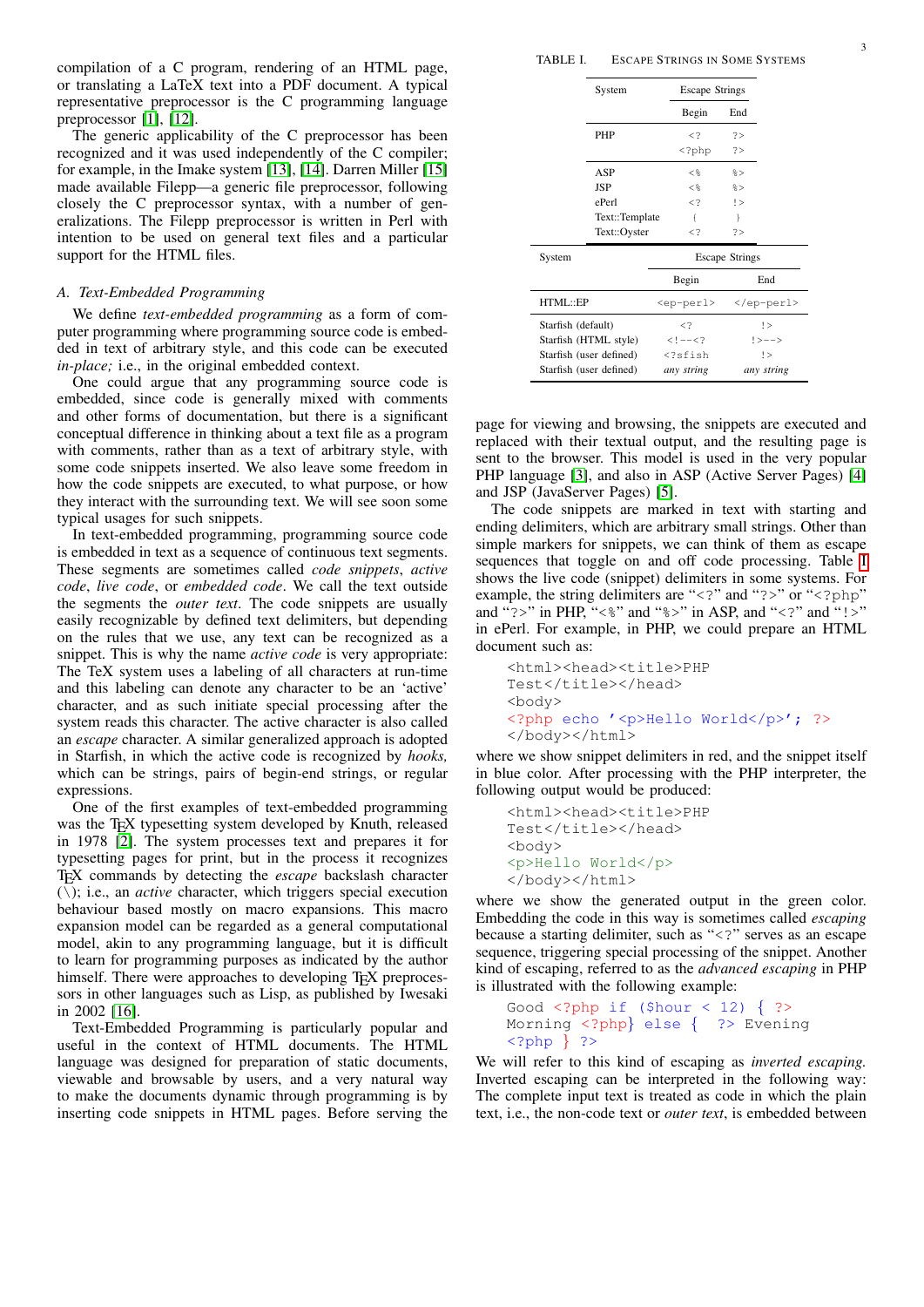'?>' and '<?php' delimiters and it is translated into an 'echo "*string*";' statement; and similarly, any part of the form '?> plain text <?' is interpreted as the statement:

echo " plain text ";

An implicit delimiter '?>' is assumed at the beginning of the text and an implicit delimiter '<?php' is assumed at the end of text. Although this type of escaping is relatively easy to implement, we do not use inverted escaping in Starfish since its benefits are not very clear. On the other hand, inverted escaping does not follow the principle that each snippet should be a well-defined block of code. If we want large pieces of outer text to be conditionally included or excluded, Perl offers many string delimiting options for large text segments, such as  $q/\ldots$  and << EOT', which can be used in place of inverted escaping.

# *B. Perl-based Embedded Programming*

The Universal PTEP proposal is programming language independent, and the prototype is easily adaptable to work with any programming language. Any higher-level language that provides easy manipulation of strings, automated memory management, and run-time evaluation of code is very suitable for PTEP. The Perl programming language is particularly suitable due to its efficient and expressive string-processing functionalities. For this reason, there has always been many Perl implementations of preprocessing and some forms of textembedded programming, including templating modules. Even the core Perl language includes simple template-based string generation with interpolated strings, in which a string such as "The flight \$flightid arrives at \$time." is evaluated to:

"The flight AC806 arrives at 11:26."

if the variables \$flightid and \$time have values:

| $$filightid = "AC806";$ |              |
|-------------------------|--------------|
| <i><b>\$time</b></i>    | $= "11:26";$ |

An early system for embedded Perl in a fashion similar to PHP was ePerl (Embedded Perl Language) by Ralf S. Engelshall [\[17\]](#page-7-14). The language ePerl was developed in the period from 1996 to 1998. The system was a binary package based on modified code of the Perl interpreter, and as such had a relatively large memory footprint, or was a "heavy-weight" implementation as sometimes called [\[18\]](#page-7-15). This approach had some other disadvantages such as need for recompilation for each platform, and not keeping with the evolution of the Perl language, unless regularly maintained. These issues are addressed by implementing the system as a Perl module; i.e., a *language extension* in Perl terminology. For example, David Ljung Madison developed an "ePerl hack" [\[18\]](#page-7-15) which is a Perl script of some 1400 lines that has functionality similar to ePerl. In comparison to Starfish, in addition to the "heavy-weight" implementation, ePerl does not support the update mode and is not designed for a universal PTEP.

Text::Template [\[19\]](#page-7-16) by Mark Jason Dominus is another Perl module with similar functionality. It is a very popular module designed to "expand template text with embedded Perl", created in 1995 or 1996 and maintained with contributions by many users until now. An interesting and independent similarity is that Starfish uses  $\Diamond$  as the output variable, while  $\text{SOUT}$  is used in Text::Template. The default embedded code delimiters in Text::Template are '{' and '}', with an additional condition that braces have to be properly nested. For

example, '{{{"abc"}}}' is a valid snippet with delimiters. The module allows the user to change the default delimiters to other alternative delimiters. The philosophy of Text::Template module has a lot of similarity with Starfish, however the Text::Template module is primarily meant to be used in templating style; which means that a template file is created as a more passive object and it always requires a handling Perl script to generate the output target file. An additional difference is that the Text::Template module does not support the update mode. The use of default delimiters creates issues with JavaScript code, although there are workarounds. The system is not applied to many text styles other than plain text and HTML.

Another well-known Perl module HTML::Mason [\[20\]](#page-7-17), authored by Jonathan Swartz, Dave Rolsky, and Ken Williams, can also be seen as an embedded Perl system. It is a larger system with the major design objective to be a high-performance, dynamic, web-site authoring system.

A relatively minimalistic approach is used in development of the module Text::Oyster [\[21\]](#page-7-18) by Steve McKay in the period 2000–3. The module is template module for evaluating Perl embedded in text between delimiters '<?' and '?>'.

HTML::EP [\[22\]](#page-7-19) is another Perl module for embedding Perl into HTML. Its specific approach is that code delimiters are HTML-like tags that start with 'ep-'. For example, comments are delimited by  $\langle ep-comment \rangle$  and  $\langle /ep-comment \rangle$ , and active code is delimited with tags <ep-perl> and  $\langle$ /ep-perl>. The last value in the embedded code is the generated string. The module is meant to be used in a dynamic way over the Apache web server and the use of Apache module mod-perl, so the documentation gives a nice overview of how to set up a Perl module that supports embedded programming to run efficiently in this setting. The set of tags is further extended, so it includes <ep-email> for generating emails from a web page, <ep-database> and <ep-query> for working with a database, <ep-list> for generating HTML lists, then conditionals, and so on. It is an interesting idea that in text embedding like this we can modify the language to be simpler in some situations than Perl, but it is still not clear that it is justified to introduce all these new constructs, when equivalent Perl code constructs exist.

Starfish is a lighter-weight system than eperl or Mason, but it is more flexible and universal than Text::Template, the ePerl hack, and HTML::EP. Starfish covers a larger set of text styles than other systems, provides other unique innovations, such as more flexibility in defining active code detection patterns, per-directory configuration, update mode, and full embedding when compared to the other systems. Under *full embedding* we refer to capability that all functionality and customizability, such as adaptation of patters, can be achieved with code inside the snippets embedded in a text file.

# *C. PTEP in the Update Mode*

We can have different ways in which embedded code is executed and how its output is used. For example, even the concept of Literate Programming [\[23\]](#page-7-20) introduced by Knuth in 1984 [\[24\]](#page-7-21) can be considered to be text-embedded programming, although the code is only executed after it is automatically gathered into the source files, and then compiled.

All the systems discussed in this section so far support the execution model that we call the *replace mode* of execution. In the *replace mode,* the code snippets are replaced with the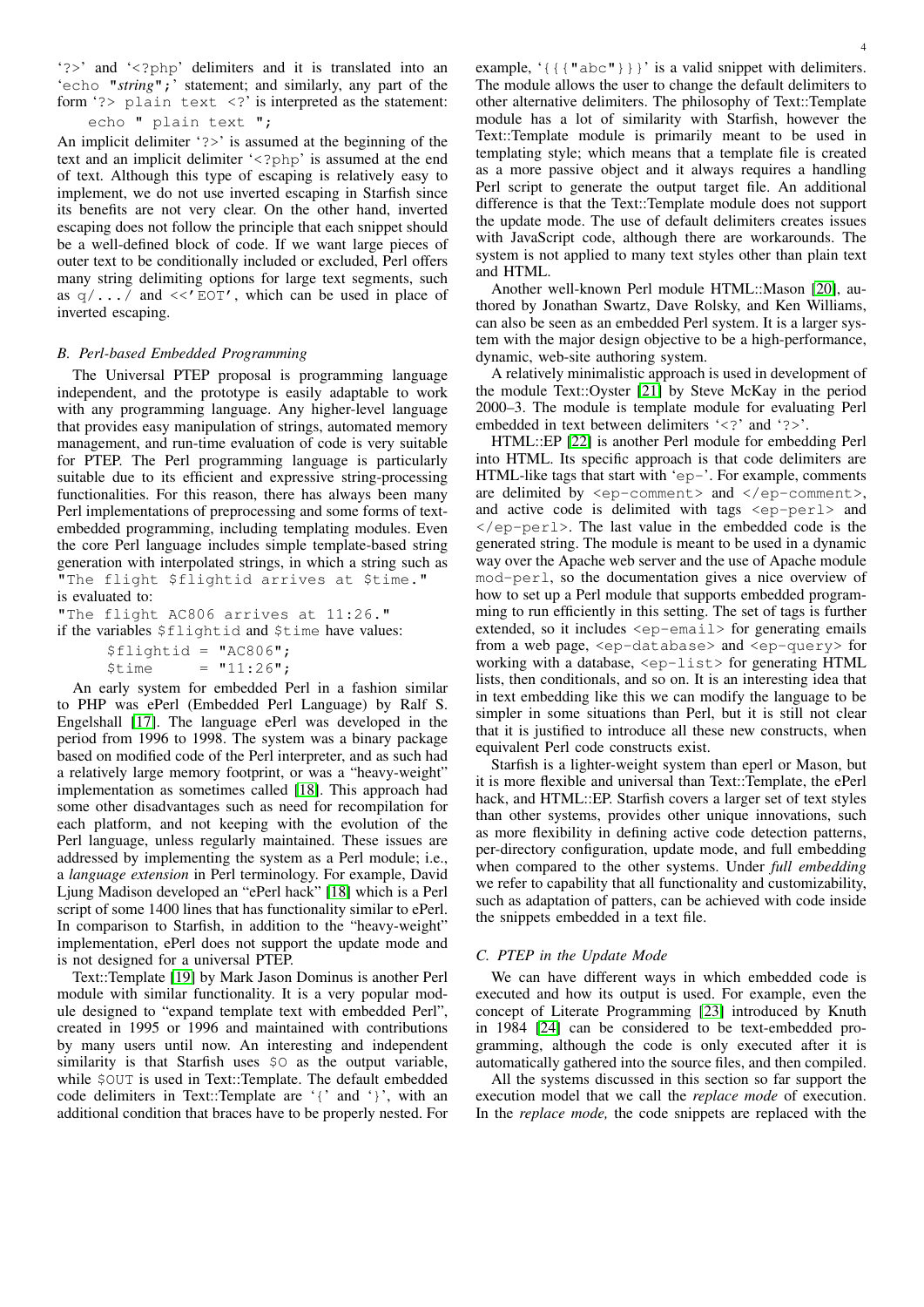output of those snippets, and the file produced in this way is either sent over internet to a browser to be viewed, or saved into a target file. The Starfish system was designed to support a new mode of operation, called the *update mode,* in addition to the replace mode, from its initial release in 2001 [\[8\]](#page-7-7). This mode was briefly described in a Perl Journal article in 2005 [\[10\]](#page-7-22). The main property of the update mode is that rather than replacing the code snippets with their output, the output is appended to snippets. This has several advantages: (1) we are not required to setup a translation process from source files to target files, which makes the project management simpler; (2) it provides an easy inspection of the embedded code and the output it produces, which is very convenient in prototyping, for example; and (3) it provides an easy way for the system to be used as a preprocessor for text files of arbitrary style. We will describe in more detail the update mode, but we mention it in the related work section since a well-known system Jupyter [\[6\]](#page-7-5), [\[7\]](#page-7-6), released in 2015, operates in the update mode. The Jupyter system works on files called Jupyter Notebooks, which are JSON-type files with a mixture of plain text and embedded Python code. The execution of the notebook appends the output of embedded code immediately to the code. This is used to create documents in which the code and results of code execution are intermixed. We would describe this as text-embedded programming with the update mode, with a minor exception that Jupyter Notebook itself is not in plan-text format but needs a viewer software to be presented in that way.

At the end of this related work section, we would like to mention previous publications more directly related to Universal PTEP and the Starfish system. The Starfish system has been developed and released as an open-source system since 2001 [\[9\]](#page-7-23), [\[8\]](#page-7-7). It was first presented in a publication in 2005 in The Perl Journal [\[10\]](#page-7-22), where it was presented as new emerging Perl module with some basic ideas. The further development of the system over the years, also in a connection to other relevant work such as Jupyter, contributed to theoretical development of the concept of Universal PTEP, and this is the first refereed publication where it appears. A related pre-print technical report [\[11\]](#page-7-24) was posted on the arXiv site in 2020, which is becoming a common practice in Computer Science, but it is not considered a peer-reviewed publication. Additionally, the report is more focused on presenting the latest report on Starfish as prototype for Universal PTEP, rather than introducing PTEP as a theoretical concept.

After this summary of related work, we can introduce Starfish by using a case of Java preprocessor functionality.

#### III. CASE STUDY: JAVA PREPROCESSOR

<span id="page-4-0"></span>In this section, we will use the Java style example to describe details of the Starfish model, and how Starfish can be directly used in Java preprocessing. As we mentioned before, a preprocessing example is the C preprocessor, which is a useful and unique feature of the C programming language. It is a part of the C compiler package, but it is a simple language in its own, which does simple text manipulation before feeding it to the proper C compiler. One use of the preprocessor is inclusion or exclusion of parts of code depending on values of some configuration variables. It preprocesses C source code as a general text, without a detailed use of C syntax or semantics. It is sometimes criticized for not using deeper semantics of the language, and it is also praised for the same reason because

it is very clear what it does and it can be used on text other than C programs. For example, it was used in the Imake system [\[14\]](#page-7-11), [\[13\]](#page-7-10) for preprocessing Makefiles [\[25\]](#page-7-25), [\[26\]](#page-7-26). Java does not have a preprocessor and it would be useful in some situations.

When developing code in Java, we may need two versions of the source code: a test version to be used for testing and development, and a release version to be the production release. The test version could carry around a lot of meta information on data structures, be able to produce verbose debug code, make additional expensive run-time checks, and similar, while the release version would be efficient and slim in code size and running time. This means that at various places in the source code, we need to write two versions of code snippets: a test version and a release version, and the appropriate version would be included everywhere based on the value of some global variable. This could be simulated using Java constructs, but the release code would be unnecessarily bloated, and running-time efficiency of the code would likely be negatively affected.

As an example, let us consider the following simple Java code:

```
/*A simple Java file.
*/
public class simple {
 public static in main(String[] args) {
    System.out.println("Test version");
    System.out.println("Release version");
```
return 0; }

}

where the red line would be included in the test version of the code, and the blue line would be included in the release version of the code.

One solution would be to use the C preprocessor. However, the C preprocessor is a part of the C compiler and it is not meant and not convenient to use independently. Its functionality is tailored to the C language, and it is not as easy to use for general and more flexible text processing that we may want to have. We can argue that it is more convenient to write a new text preprocessor from scratch in a language like Perl, than to rely on the C preprocessor for this purpose. A text-friendly high-level language like Perl, is particularly convenient for rapid development of such solutions, and rather than having a tailored solution for a particular application, or even a programming language, we can envision a generalpurpose preprocessing system. The system m4 [\[27\]](#page-7-27), [\[28\]](#page-7-28) is one such system, but it is limited to general-purpose macro processing, has its own, specific syntax, and it does not support the update mode of operation.

# *A. Fully-Embedded Preprocessor*

One approach to our preprocessing task is to implement a program similar to the C preprocessor, which would read our Java source files and produce other files to be used for compilation. To distinguish these two files, we would have the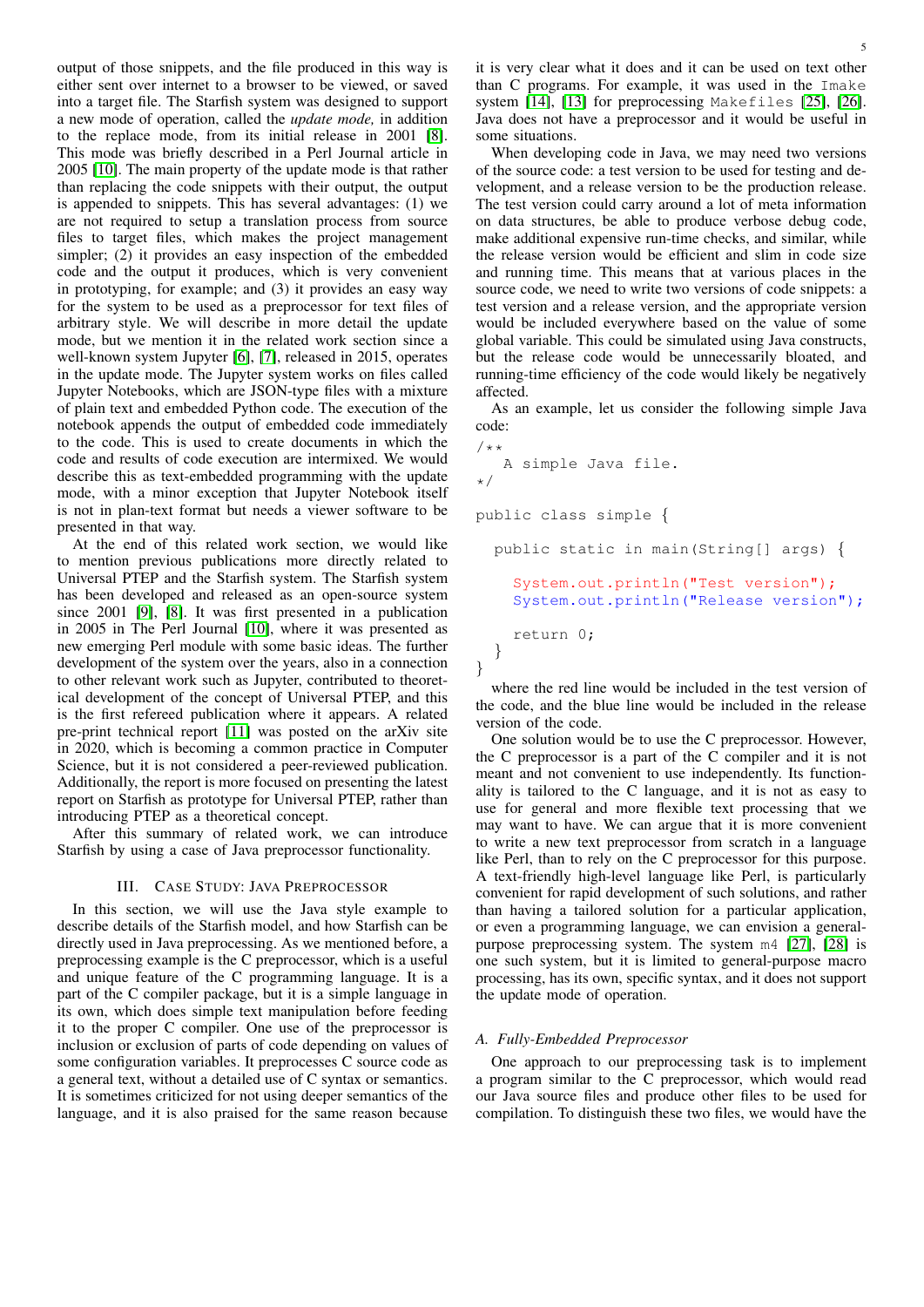original, *meta-source* file, and produced *target source* Java file. An issue with this approach is that we must now manage two files for each Java source file, and the second issue is that this preprocessor would be one-off program with its own syntax, and a more general solution would be applicable to a wider set of situations. We could emulate the functionality of the C preprocessor, but designing a new universal preprocessor would allow us to think bigger and aim at a more open-ended general functionality. Both of the issues are addressed with a *fully-embedded preprocessor*, which combines preprocessing instructions and the preprocessing result in the same file, and allows for a general Perl preprocessing code.

The Starfish system provides this functionality. Our example Java file could be written in the following way using the Starfish conventions:

```
/ * *A simple Java file.
*/
// Uncomment version:
//\langle? $Version = 'Test';    !>
//\leftarrow? # $Version = 'Release'; !>
public class simple {
  public static int main(String[] args) {
    //<? $s='System.out.println';
    // $O = " ".($Version eq 'Test'
    // ? $s.("Test version");'
    // : $s.("Release version");' );
    //!>
    return 0;
  }
}
```
Starfish code is embedded Perl code found between delimiters <? and !>, and it is commented out using the Java line comment notation //. The blue and red lines are used to choose version of the software that we want to produce. The red line contains code commented out in Perl, so that chosen version is the "Test" version. The green snippet code shows how we can select the appropriate line of Java and produce it. The Perl variable \$O is used as a special variable to specify the generated code. Starfish has also a command echo that effectively appends to this variable.

If the name of the Java source file is simple.java then we can process it in Starfish by running the command  $(\hat{S}$  is a shell prompt):

```
$ starfish simple.java
```
As the result of preprocessing, we do not create a new file, but the source file is updated. This is what we call the *update mode*, which is the default mode of Starfish operation. The reason why we call Starfish a *fully-embedded preprocessor* is that all necessary preprocessing code, including even customization of delimiters and snippet evaluations, can be done within the snippets themselves. After running the above command, the contents of the file simple.java is now:

```
/**
   A simple Java file.
*/
// Uncomment version:
```

```
//\langle? $Version = 'Test';
//<? # $Version = 'Release'; !>
```

```
public class simple {
```
public static int main(String[] args) { //<? \$s='System.out.println';

```
// $O = " ".($Version eq 'Test'
  // ? $s.("Test version");'
  // : $s.("Release version");' );
  //!System.out.println("Test version");//-
 return 0;
}
```
We can see that the desired line of code has been generated and inserted in the file (magenta-colored part). The generated part is delimited with strings  $//+$  and  $//-$ , so if we run the starfish again on the file, the file will not be changed because the generated part would be replaced with the same generated string. If by coincidence our output code contains the string  $//$ , Starfish will insert a number in the delimiters; e.g.,  $//3+$  and  $//3-$ , so that the ending delimiter does note conflict with accidental match in the generated code.

If we comment out the 'Test' line and uncomment the 'Release' line in the new simple.java file as follows: /\*\*

```
A simple Java file.
*/
// Uncomment version:
//<? # $Version = 'Test'; !>
//<? $Version = 'Release'; !>
```
public class simple {

```
public static int main(String[] args) {
  //<? $s='System.out.println';
  // $0 = " ". ($Version eq 'Test'
  // ? $s.("Test version");'
  // : $s.("Release version");' );
  //!>//+
  System.out.println("Test version");//-
```

```
return 0;
```

```
}
}
```
}

and run:

```
$ starfish simple.java
```
again, the file simple. java file will look as follows:  $/**$ 

```
A simple Java file.
*/
// Uncomment version:
//\langle ? # $Version = 'Test';    !>
//<? $Version = 'Release'; !>
public class simple {
```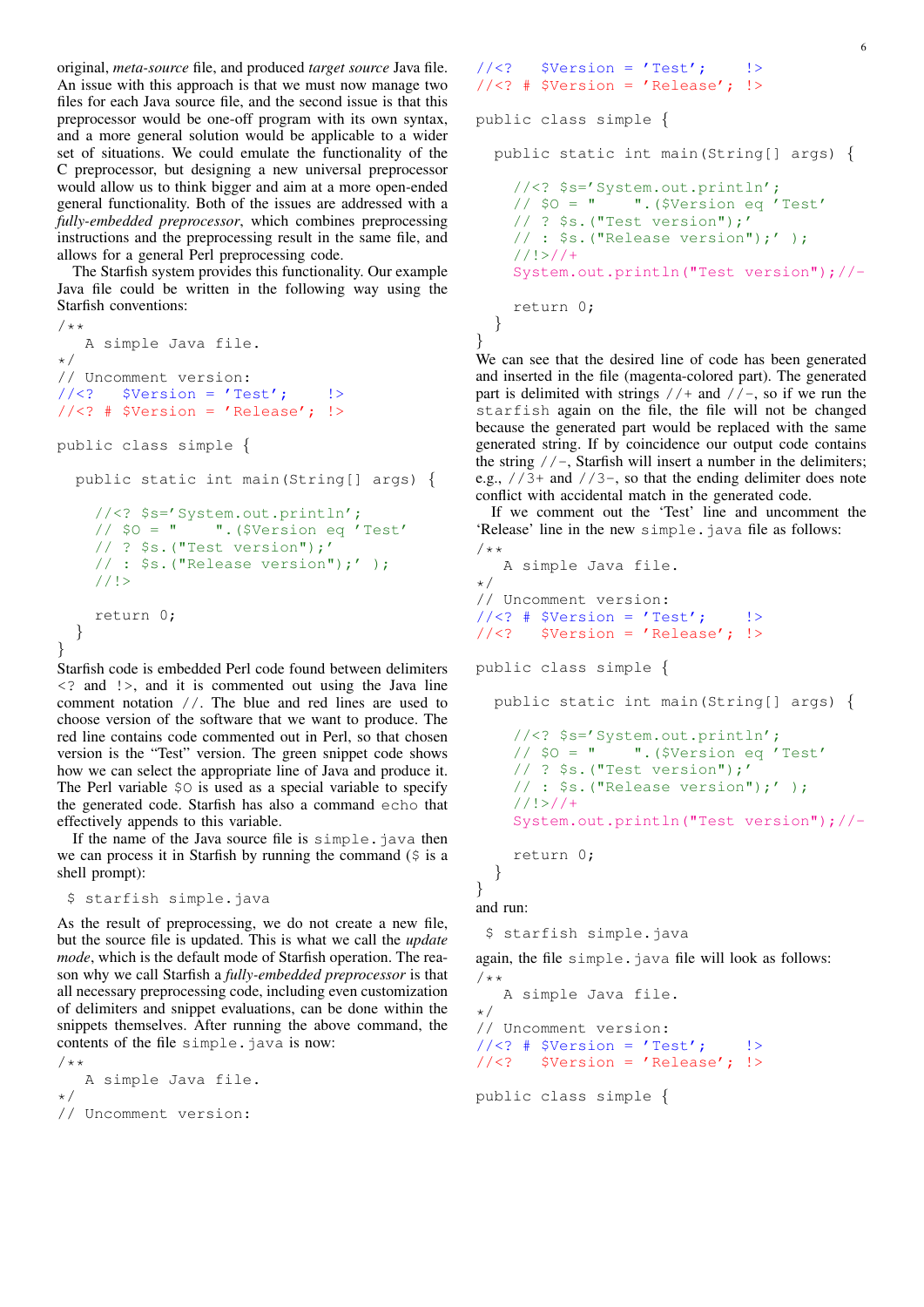```
public static int main(String[] args) {
  //<? $s='System.out.println';
  1/ $0 = \blacksquare \blacksquare. ($Version eq 'Test'
  // ? $s.("Test version");'
  // : $s.("Release version");' );
  1/1 > 1/1+System.out.println("Release version");
                                          //-
  return 0;
}
```
}

Since we can include arbitrary Perl code in the snippets, including imports of external libraries and code, this framework provides a very general way of code preprocessing. Starfish includes a few more features to support wider management of code base within a directory, which we will discuss in the next subsection.

# *B. Preprocessing Multiple Files*

If we want to preprocess a number of Java files in a project, it would be tedious and error-prone to modify each of them to set them to the appropriate Test or Release version. There are several ways how this problem could be solved and we will describe three of them:

(1) using Perl require command,

(2) using Make and Starfish -e option, and

(3) using the Starfish starfish.conf configuration file.

*(1) Using Perl* require *command:* We can have one \$Version parameter controlling many files by simply having a Perl file called configuration.pl with the following content:

```
#!/usr/bin/perl
$Version = 'Test'; # Test or Release1;
```
and one of the first lines in each Java source file would be:

```
//<? require 'configuration.pl' !>
```
In this way, we would have one point of control for the Test or Release version of all files.

*(2) Using Make and the Starfish* -e *option:* Starfish has the option -e for an initial Perl code execution, somewhat similar to Perl, and we can use it to set the Version variable. For example, if we use a Makefile to compile all Java files in a project, we could add a preprocessing command for each of them in the following way in the Makefile:

```
VERSION=Test
#VERSION=Release
simple.class: simple.java
     starfish -e='$$Version="$VERSION"' $<
     javac $<
```
We would again have one point of version control, this time in the Makefile.

*(3) Using the Starfish* starfish.conf *configuration file:* The idea of using a Perl configuration file, as shown in (1), is so common in many situations that we use a standard name for the configuration file called starfish.conf to include this information. Similarly to (1), the contents of the file starfish.conf would be:

```
#!/usr/bin/perl
$Version = 'Test'; # Test or Release
1;
```
and one of the first lines in each Java source file would be:

//<? read\_starfish\_conf !>

This is the common way to represent per-directory configuration in Starfish. One important difference between this approach and the earlier approach with the standard Perl configuration file (1) is that read\_starfish\_conf behaves in a special way. Namely, the command read starfish conf will look for a file named starfish.conf in the current directory; if found, it will then look for the same named file in the parent directory. Again, if it is found, it will look into the parent of the parent directory and so on until it cannot find a file with that name, or until it reaches the top directory in the file system. After that, it will execute, or more precisely require in the Perl terminology, all found files starfish.conf from top to bottom. Each file is executed in its own directory as the current directory. This provides for a hierarchical per-directory configuration, with natural process of parameter inheritance and override option in sub-directories. A similar process is used sometimes in the system of Makefiles in a project with multiple directories [\[29\]](#page-7-29), and in the Imake system for Makefile generation.[\[13\]](#page-7-10), [\[14\]](#page-7-11)

# *C. Replace Mode*

Finally, if we want to produce a version of Java code without preprocessing code, we can use the Starfish *replace mode.* In this mode, the preprocessing code is removed as well as markup around the generated code. We must specify an output file in the replace mode because we normally do not want to permanently loose the preprocessing code. For example, if we run the following command:

```
$ starfish -replace
   -o=release/simple.java simple.java
```
on the above file in which \$Version variable is set to the value "Release", the resulting file named release/simple.java would contain the following contents:

```
/*A simple Java file.
*/
// Uncomment version:
public class simple {
  public static int main(String[] args) {
    System.out.println("Release version");
    return 0;
  }
}
```
With this, we conclude this Java preprocessor case study of general PTEP as implemented in the Starfish system.